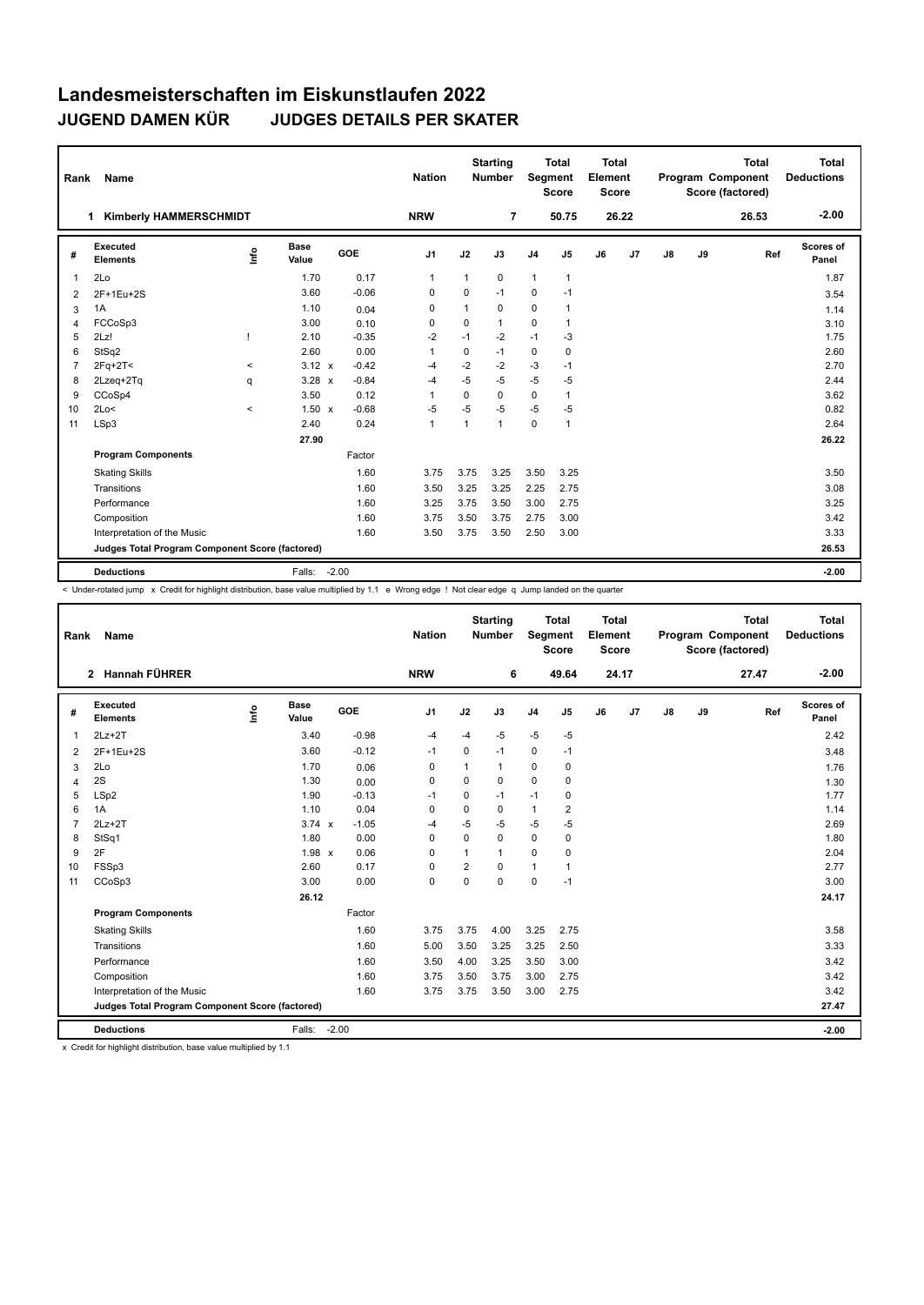| Rank           | Name                                            |         |                      |         | <b>Nation</b>  |                | <b>Starting</b><br><b>Number</b> | Segment        | <b>Total</b><br><b>Score</b> | <b>Total</b><br>Element<br><b>Score</b> |       |    |    | <b>Total</b><br>Program Component<br>Score (factored) | Total<br><b>Deductions</b> |
|----------------|-------------------------------------------------|---------|----------------------|---------|----------------|----------------|----------------------------------|----------------|------------------------------|-----------------------------------------|-------|----|----|-------------------------------------------------------|----------------------------|
|                | Sophie Nele METELSKIJ<br>3                      |         |                      |         | <b>NRW</b>     |                | 4                                |                | 43.65                        |                                         | 18.05 |    |    | 25.60                                                 | 0.00                       |
| #              | Executed<br><b>Elements</b>                     | ١nf٥    | <b>Base</b><br>Value | GOE     | J <sub>1</sub> | J2             | J3                               | J <sub>4</sub> | $\mathsf{J}5$                | J6                                      | J7    | J8 | J9 | Ref                                                   | <b>Scores of</b><br>Panel  |
| $\mathbf{1}$   | $2Lo+2T$                                        |         | 3.00                 | $-0.17$ | $-1$           | $-1$           | $-1$                             | $\pmb{0}$      | $-1$                         |                                         |       |    |    |                                                       | 2.83                       |
| 2              | 2Lo                                             |         | 1.70                 | 0.00    | 0              | $\Omega$       | 0                                | $\mathbf 0$    | 0                            |                                         |       |    |    |                                                       | 1.70                       |
| 3              | $2F+2T$                                         |         | 3.10                 | $-0.12$ | $-1$           | $-1$           | $-1$                             | 0              | 0                            |                                         |       |    |    |                                                       | 2.98                       |
| $\overline{4}$ | CSp1                                            |         | 1.40                 | 0.00    | 0              | $\mathbf{1}$   | $\Omega$                         | $\mathbf 0$    | $-1$                         |                                         |       |    |    |                                                       | 1.40                       |
| 5              | 1A                                              |         | 1.10                 | 0.07    | 0              | $\overline{1}$ | 0                                | $\mathbf{1}$   | $\overline{1}$               |                                         |       |    |    |                                                       | 1.17                       |
| 6              | StSqB                                           |         | 1.50                 | 0.00    | 0              | $\mathbf 0$    | 0                                | $\pmb{0}$      | 0                            |                                         |       |    |    |                                                       | 1.50                       |
| $\overline{7}$ | 2S+1Eu<<+2S                                     | <<      | $2.86 \times$        | $-0.43$ | $-4$           | $-3$           | $-3$                             | $-2$           | $-4$                         |                                         |       |    |    |                                                       | 2.43                       |
| 8              | 2F<                                             | $\prec$ | 1.58 x               | $-0.34$ | -3             | $-2$           | $-1$                             | $-2$           | -3                           |                                         |       |    |    |                                                       | 1.24                       |
| 9              | FCSSp1                                          |         | 1.90                 | $-0.38$ | $-2$           | $\Omega$       | $-3$                             | $-2$           | $-2$                         |                                         |       |    |    |                                                       | 1.52                       |
| 10             | 1A                                              |         | $1.21 \times$        | 0.07    | $\mathbf 0$    | $\mathbf{1}$   | 0                                | $\mathbf{1}$   | 1                            |                                         |       |    |    |                                                       | 1.28                       |
| 11             | $CSpB*$                                         | $\star$ | 0.00                 | 0.00    |                |                |                                  |                |                              |                                         |       |    |    |                                                       | 0.00                       |
|                |                                                 |         | 19.35                |         |                |                |                                  |                |                              |                                         |       |    |    |                                                       | 18.05                      |
|                | <b>Program Components</b>                       |         |                      | Factor  |                |                |                                  |                |                              |                                         |       |    |    |                                                       |                            |
|                | <b>Skating Skills</b>                           |         |                      | 1.60    | 3.25           | 3.25           | 3.50                             | 3.50           | 2.50                         |                                         |       |    |    |                                                       | 3.33                       |
|                | Transitions                                     |         |                      | 1.60    | 3.00           | 3.00           | 3.25                             | 3.00           | 2.50                         |                                         |       |    |    |                                                       | 3.00                       |
|                | Performance                                     |         |                      | 1.60    | 3.25           | 3.50           | 3.50                             | 3.25           | 2.25                         |                                         |       |    |    |                                                       | 3.33                       |
|                | Composition                                     |         |                      | 1.60    | 3.25           | 3.25           | 3.25                             | 3.00           | 2.50                         |                                         |       |    |    |                                                       | 3.17                       |
|                | Interpretation of the Music                     |         |                      | 1.60    | 3.25           | 3.25           | 3.50                             | 3.00           | 2.25                         |                                         |       |    |    |                                                       | 3.17                       |
|                | Judges Total Program Component Score (factored) |         |                      |         |                |                |                                  |                |                              |                                         |       |    |    |                                                       | 25.60                      |
|                | <b>Deductions</b>                               |         |                      |         |                |                |                                  |                |                              |                                         |       |    |    |                                                       | 0.00                       |

< Under-rotated jump << Downgraded jump \* Invalid element x Credit for highlight distribution, base value multiplied by 1.1

| Rank           | Name                                            |         |                      |         | <b>Nation</b>  |             | <b>Starting</b><br><b>Number</b> | Segment        | <b>Total</b><br>Score | Total<br>Element<br><b>Score</b> |       |    |    | <b>Total</b><br>Program Component<br>Score (factored) | <b>Total</b><br><b>Deductions</b> |
|----------------|-------------------------------------------------|---------|----------------------|---------|----------------|-------------|----------------------------------|----------------|-----------------------|----------------------------------|-------|----|----|-------------------------------------------------------|-----------------------------------|
|                | 4 Violetta GEIS                                 |         |                      |         | <b>NRW</b>     |             | 5                                |                | 42.32                 |                                  | 16.71 |    |    | 25.61                                                 | 0.00                              |
| #              | Executed<br><b>Elements</b>                     | lnfo    | <b>Base</b><br>Value | GOE     | J <sub>1</sub> | J2          | J3                               | J <sub>4</sub> | J <sub>5</sub>        | J6                               | J7    | J8 | J9 | Ref                                                   | Scores of<br>Panel                |
| 1              | 2A<<                                            | <<      | 1.10                 | $-0.40$ | $-4$           | $-3$        | $-3$                             | $-4$           | $-4$                  |                                  |       |    |    |                                                       | 0.70                              |
| 2              | $2Lz+T$                                         |         | 2.10                 | $-0.63$ | -4             | $-2$        | -5                               | $-3$           | $-2$                  |                                  |       |    |    |                                                       | 1.47                              |
| 3              | 2F+1Eu<<+2S                                     | $\prec$ | 3.10                 | $-0.66$ | -4             | $-2$        | $-3$                             | $-4$           | $-4$                  |                                  |       |    |    |                                                       | 2.44                              |
| 4              | CCoSp2V                                         |         | 1.88                 | 0.13    | 1              | $\mathbf 0$ | $\mathbf{1}$                     | $-1$           | 1                     |                                  |       |    |    |                                                       | 2.01                              |
| 5              | 2Lo                                             |         | 1.70                 | $-0.51$ | -3             | $-3$        | $-3$                             | $-4$           | $-2$                  |                                  |       |    |    |                                                       | 1.19                              |
| 6              | $2F+2T<<$                                       | <<      | 2.42 x               | $-0.84$ | $-4$           | $-3$        | $-5$                             | $-5$           | $-5$                  |                                  |       |    |    |                                                       | 1.58                              |
| $\overline{7}$ | 2T                                              |         | $1.43 \times$        | 0.00    | $\mathbf 0$    | $\Omega$    | $\mathbf 0$                      | $\mathbf 0$    | $\mathbf 0$           |                                  |       |    |    |                                                       | 1.43                              |
| 8              | FCSp1                                           |         | 1.90                 | $-0.06$ | 0              | $\mathbf 0$ | $-1$                             | $-1$           | 0                     |                                  |       |    |    |                                                       | 1.84                              |
| 9              | StSqB                                           |         | 1.50                 | 0.00    | 0              | $\mathbf 0$ | $-1$                             | 0              | $\mathbf 0$           |                                  |       |    |    |                                                       | 1.50                              |
| 10             | 2S                                              |         | $1.43 \times$        | 0.00    | 0              | $\mathbf 0$ | $\Omega$                         | $\mathbf 0$    | $\mathbf 0$           |                                  |       |    |    |                                                       | 1.43                              |
| 11             | <b>LSpB</b>                                     |         | 1.20                 | $-0.08$ | 0              | $-1$        | $\mathbf 0$                      | $-1$           | $-1$                  |                                  |       |    |    |                                                       | 1.12                              |
|                |                                                 |         | 19.76                |         |                |             |                                  |                |                       |                                  |       |    |    |                                                       | 16.71                             |
|                | <b>Program Components</b>                       |         |                      | Factor  |                |             |                                  |                |                       |                                  |       |    |    |                                                       |                                   |
|                | <b>Skating Skills</b>                           |         |                      | 1.60    | 3.50           | 3.75        | 3.50                             | 2.75           | 3.25                  |                                  |       |    |    |                                                       | 3.42                              |
|                | Transitions                                     |         |                      | 1.60    | 3.25           | 3.50        | 3.25                             | 2.50           | 2.75                  |                                  |       |    |    |                                                       | 3.08                              |
|                | Performance                                     |         |                      | 1.60    | 3.50           | 3.75        | 3.50                             | 2.50           | 2.50                  |                                  |       |    |    |                                                       | 3.17                              |
|                | Composition                                     |         |                      | 1.60    | 3.50           | 3.50        | 3.50                             | 3.25           | 2.75                  |                                  |       |    |    |                                                       | 3.42                              |
|                | Interpretation of the Music                     |         |                      | 1.60    | 3.00           | 3.75        | 3.00                             | 2.75           | 2.75                  |                                  |       |    |    |                                                       | 2.92                              |
|                | Judges Total Program Component Score (factored) |         |                      |         |                |             |                                  |                |                       |                                  |       |    |    |                                                       | 25.61                             |
|                | <b>Deductions</b>                               |         |                      |         |                |             |                                  |                |                       |                                  |       |    |    |                                                       | 0.00                              |

<< Downgraded jump x Credit for highlight distribution, base value multiplied by 1.1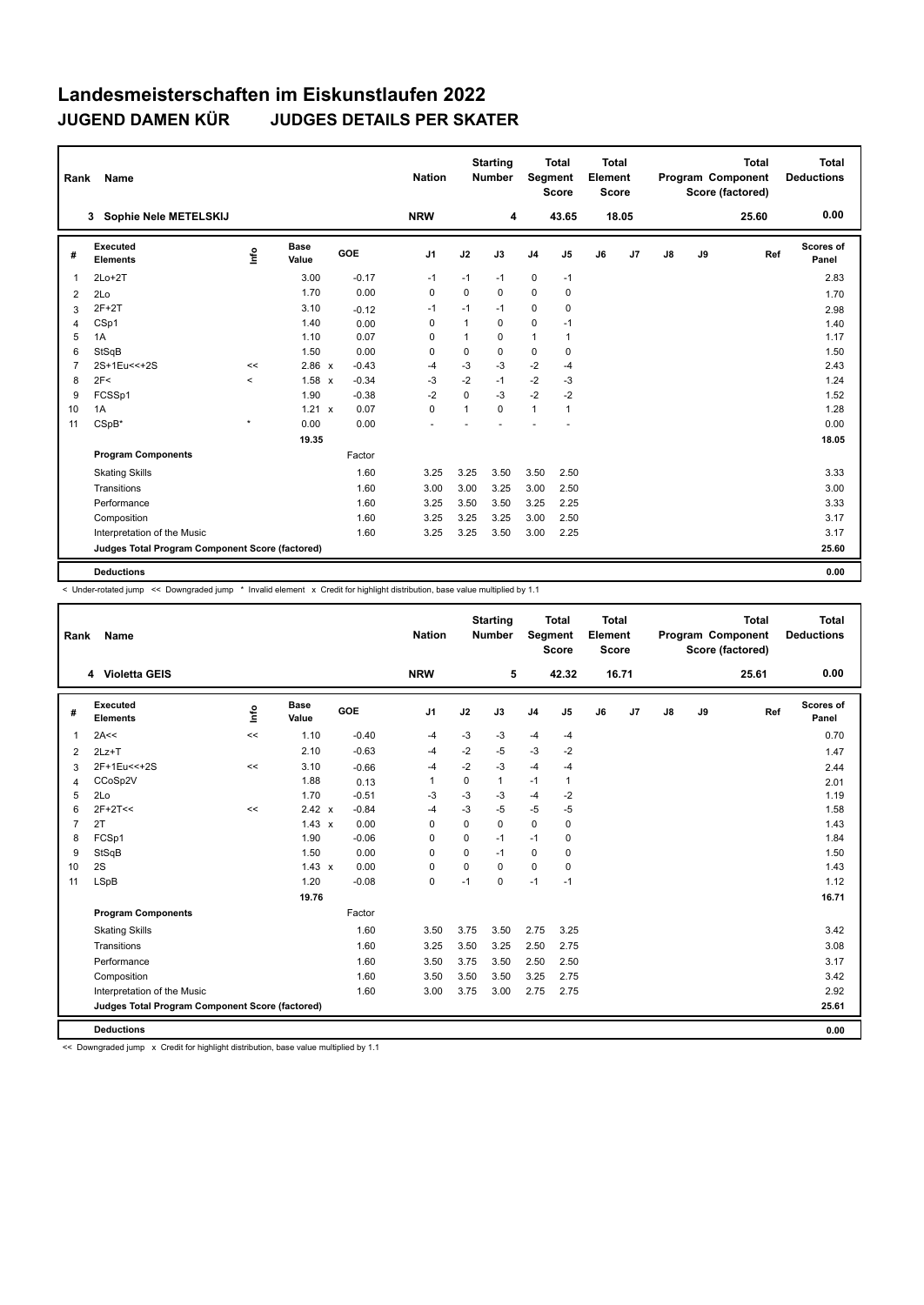| Rank           | Name                                            |         |                      |            | <b>Nation</b>  |              | <b>Starting</b><br><b>Number</b> | Segment        | <b>Total</b><br><b>Score</b> | <b>Total</b><br>Element<br><b>Score</b> |                |    |    | <b>Total</b><br>Program Component<br>Score (factored) | Total<br><b>Deductions</b> |
|----------------|-------------------------------------------------|---------|----------------------|------------|----------------|--------------|----------------------------------|----------------|------------------------------|-----------------------------------------|----------------|----|----|-------------------------------------------------------|----------------------------|
|                | <b>Marie Chama BELMEJDOUB</b><br>5              |         |                      |            | <b>NRW</b>     |              | 8                                |                | 40.06                        |                                         | 14.46          |    |    | 27.60                                                 | $-2.00$                    |
| #              | Executed<br><b>Elements</b>                     | lnfo    | <b>Base</b><br>Value | <b>GOE</b> | J <sub>1</sub> | J2           | J3                               | J <sub>4</sub> | J <sub>5</sub>               | J6                                      | J <sub>7</sub> | J8 | J9 | Ref                                                   | Scores of<br>Panel         |
| $\overline{1}$ | $1A+2T$                                         |         | 2.40                 | 0.04       | $\pmb{0}$      | 1            | 1                                | $\mathbf 0$    | $\mathbf 0$                  |                                         |                |    |    |                                                       | 2.44                       |
| 2              | $2S+2T$                                         |         | 2.60                 | 0.00       | 0              | $\Omega$     | 0                                | $\mathbf 0$    | 0                            |                                         |                |    |    |                                                       | 2.60                       |
| 3              | LSp2                                            |         | 1.90                 | 0.32       | 2              | $\mathbf{1}$ | 2                                | 0              | 2                            |                                         |                |    |    |                                                       | 2.22                       |
| 4              | 2F<<                                            | <<      | 0.50                 | $-0.22$    | $-4$           | $-4$         | $-5$                             | $-5$           | $-4$                         |                                         |                |    |    |                                                       | 0.28                       |
| 5              | StSq1                                           |         | 1.80                 | 0.12       | $\overline{1}$ | 1            | 1                                | $\mathbf 0$    | 0                            |                                         |                |    |    |                                                       | 1.92                       |
| 6              | 2Lo<<                                           | <<      | 0.50                 | $-0.22$    | -4             | $-4$         | $-5$                             | $-5$           | $-4$                         |                                         |                |    |    |                                                       | 0.28                       |
| $\overline{7}$ | 2Lzeq                                           | q       | $1.85 \times$        | $-0.56$    | $-4$           | $-2$         | $-5$                             | $-3$           | $-3$                         |                                         |                |    |    |                                                       | 1.29                       |
| 8              | 2Fq                                             | q       | $1.98 \times$        | $-0.90$    | $-5$           | $-5$         | $-5$                             | $-5$           | -5                           |                                         |                |    |    |                                                       | 1.08                       |
| 9              | 1A+1Eu+2S<                                      | $\prec$ | 2.90 x               | $-0.55$    | $-5$           | $-5$         | $-5$                             | $-5$           | $-5$                         |                                         |                |    |    |                                                       | 2.35                       |
| 10             | FSSp                                            |         | 0.00                 | 0.00       |                |              |                                  |                |                              |                                         |                |    |    |                                                       | 0.00                       |
| 11             | CCoSp                                           |         | 0.00                 | 0.00       |                |              |                                  |                |                              |                                         |                |    |    |                                                       | 0.00                       |
|                |                                                 |         | 16.43                |            |                |              |                                  |                |                              |                                         |                |    |    |                                                       | 14.46                      |
|                | <b>Program Components</b>                       |         |                      | Factor     |                |              |                                  |                |                              |                                         |                |    |    |                                                       |                            |
|                | <b>Skating Skills</b>                           |         |                      | 1.60       | 3.50           | 4.00         | 4.00                             | 3.50           | 3.25                         |                                         |                |    |    |                                                       | 3.67                       |
|                | Transitions                                     |         |                      | 1.60       | 3.25           | 3.50         | 3.25                             | 2.50           | 3.25                         |                                         |                |    |    |                                                       | 3.25                       |
|                | Performance                                     |         |                      | 1.60       | 3.00           | 4.00         | 3.00                             | 3.00           | 3.75                         |                                         |                |    |    |                                                       | 3.25                       |
|                | Composition                                     |         |                      | 1.60       | 3.50           | 3.75         | 3.50                             | 2.50           | 3.50                         |                                         |                |    |    |                                                       | 3.50                       |
|                | Interpretation of the Music                     |         |                      | 1.60       | 3.50           | 4.00         | 3.50                             | 3.00           | 3.75                         |                                         |                |    |    |                                                       | 3.58                       |
|                | Judges Total Program Component Score (factored) |         |                      |            |                |              |                                  |                |                              |                                         |                |    |    |                                                       | 27.60                      |
|                | <b>Deductions</b>                               |         | Falls:               | $-2.00$    |                |              |                                  |                |                              |                                         |                |    |    |                                                       | $-2.00$                    |

< Under-rotated jump << Downgraded jump x Credit for highlight distribution, base value multiplied by 1.1 e Wrong edge q Jump landed on the quarter

| Rank           | Name                                            |          |                      |         | <b>Nation</b>  |             | <b>Starting</b><br><b>Number</b> | Segment        | <b>Total</b><br><b>Score</b> | Total<br>Element<br><b>Score</b> |       |    |    | <b>Total</b><br>Program Component<br>Score (factored) | Total<br><b>Deductions</b> |
|----------------|-------------------------------------------------|----------|----------------------|---------|----------------|-------------|----------------------------------|----------------|------------------------------|----------------------------------|-------|----|----|-------------------------------------------------------|----------------------------|
|                | <b>Maria WALGER</b><br>6.                       |          |                      |         | <b>NRW</b>     |             | $\mathbf{2}$                     |                | 38.89                        |                                  | 17.03 |    |    | 23.86                                                 | $-2.00$                    |
| #              | <b>Executed</b><br><b>Elements</b>              | ١nf٥     | <b>Base</b><br>Value | GOE     | J <sub>1</sub> | J2          | J3                               | J <sub>4</sub> | J5                           | J6                               | J7    | J8 | J9 | Ref                                                   | Scores of<br>Panel         |
| 1              | 2Lzq                                            | q        | 2.10                 | $-0.49$ | $-3$           | $-2$        | $-2$                             | $-2$           | $-3$                         |                                  |       |    |    |                                                       | 1.61                       |
| 2              | 2F                                              |          | 1.80                 | $-0.90$ | $-5$           | $-5$        | -5                               | $-5$           | $-5$                         |                                  |       |    |    |                                                       | 0.90                       |
| 3              | FSS <sub>p2</sub>                               |          | 2.30                 | $-0.31$ | 0              | $-2$        | $-2$                             | $-1$           | $-1$                         |                                  |       |    |    |                                                       | 1.99                       |
| $\overline{4}$ | $2Lo+2T$                                        |          | 3.00                 | $-0.34$ | $-2$           | $-2$        | $-3$                             | $-1$           | $-2$                         |                                  |       |    |    |                                                       | 2.66                       |
| 5              | 2S                                              |          | 1.30                 | 0.00    | $\Omega$       | $\mathbf 0$ | $\Omega$                         | 0              | $\pmb{0}$                    |                                  |       |    |    |                                                       | 1.30                       |
| 6              | 2Lz<                                            | $\hat{}$ | $1.85 \times$        | $-0.84$ | $-5$           | $-5$        | $-5$                             | $-5$           | $-5$                         |                                  |       |    |    |                                                       | 1.01                       |
| $\overline{7}$ | StSq1                                           |          | 1.80                 | 0.00    | 0              | $\mathbf 0$ | $-2$                             | $\mathbf 0$    | $\pmb{0}$                    |                                  |       |    |    |                                                       | 1.80                       |
| 8              | 2F                                              |          | $1.98 \times$        | $-0.18$ | $\Omega$       | $-2$        | $-1$                             | $-1$           | $-1$                         |                                  |       |    |    |                                                       | 1.80                       |
| 9              | USp1                                            |          | 1.20                 | $-0.08$ | $-1$           | $-2$        | $\Omega$                         | $-1$           | $\pmb{0}$                    |                                  |       |    |    |                                                       | 1.12                       |
| 10             | 1A                                              |          | 1.21 x               | 0.00    | $\Omega$       | $\Omega$    | $\Omega$                         | 0              | $\mathbf{1}$                 |                                  |       |    |    |                                                       | 1.21                       |
| 11             | CCoSp2V                                         |          | 1.88                 | $-0.25$ | $-1$           | $\mathbf 0$ | $-1$                             | $-2$           | $-2$                         |                                  |       |    |    |                                                       | 1.63                       |
|                |                                                 |          | 20.42                |         |                |             |                                  |                |                              |                                  |       |    |    |                                                       | 17.03                      |
|                | <b>Program Components</b>                       |          |                      | Factor  |                |             |                                  |                |                              |                                  |       |    |    |                                                       |                            |
|                | <b>Skating Skills</b>                           |          |                      | 1.60    | 3.50           | 3.00        | 3.50                             | 3.25           | 2.75                         |                                  |       |    |    |                                                       | 3.25                       |
|                | Transitions                                     |          |                      | 1.60    | 3.00           | 2.50        | 3.25                             | 3.00           | 2.50                         |                                  |       |    |    |                                                       | 2.83                       |
|                | Performance                                     |          |                      | 1.60    | 3.25           | 3.00        | 3.00                             | 2.75           | 2.50                         |                                  |       |    |    |                                                       | 2.92                       |
|                | Composition                                     |          |                      | 1.60    | 3.50           | 2.50        | 3.25                             | 3.50           | 2.50                         |                                  |       |    |    |                                                       | 3.08                       |
|                | Interpretation of the Music                     |          |                      | 1.60    | 3.50           | 2.75        | 2.75                             | 3.00           | 2.75                         |                                  |       |    |    |                                                       | 2.83                       |
|                | Judges Total Program Component Score (factored) |          |                      |         |                |             |                                  |                |                              |                                  |       |    |    |                                                       | 23.86                      |
|                | <b>Deductions</b>                               |          | Falls:               | $-2.00$ |                |             |                                  |                |                              |                                  |       |    |    |                                                       | $-2.00$                    |

< Under-rotated jump x Credit for highlight distribution, base value multiplied by 1.1 q Jump landed on the quarter